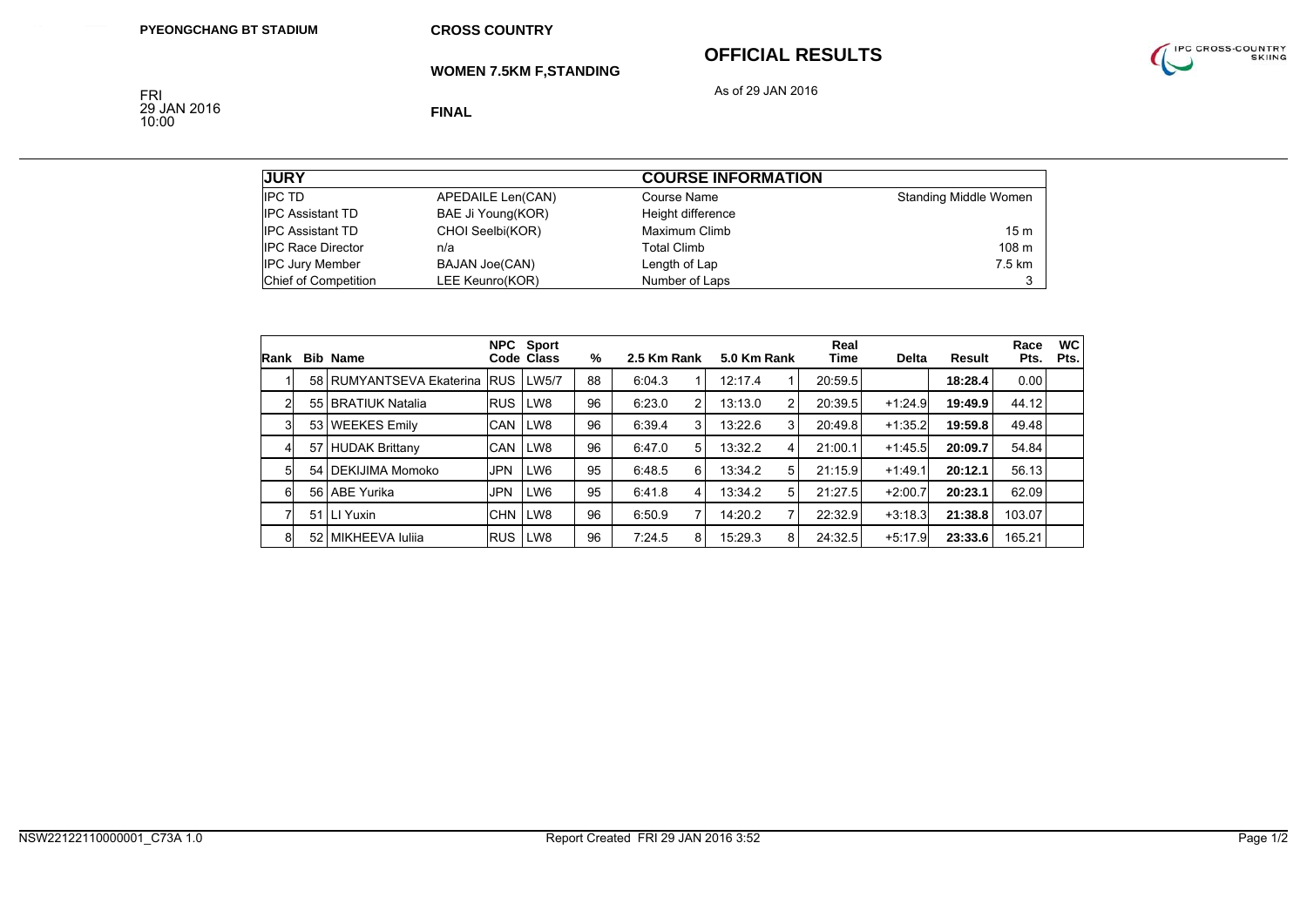**WOMEN 7.5KM F,STANDING**

## **OFFICIAL RESULTS**



As of 29 JAN 2016

FRI<br>29 JAN 2016<br>10:00

**FINAL**

|         | Temperature            |        | <b>Competitors</b> |                |        |            |            |            |      |
|---------|------------------------|--------|--------------------|----------------|--------|------------|------------|------------|------|
| Weather | <b>Snow Conditions</b> | Air    | Snow               | <b>Entries</b> | Ranked | <b>DSQ</b> | <b>DNF</b> | <b>DNS</b> | ∟AP. |
| Cloudy  | Compact                | 2.0 °C | $-3.0 °C$          |                |        |            |            |            |      |

| <b>IPC TD</b>              | <b>Competition Secre</b> |
|----------------------------|--------------------------|
|                            |                          |
|                            |                          |
|                            |                          |
|                            |                          |
|                            |                          |
| <b>APEDAILE Len (CAN).</b> | $<$ CS name $>$ #        |

| D         | <b>Competition Secretary</b> |
|-----------|------------------------------|
|           |                              |
|           |                              |
|           |                              |
| en (CAN). | <cs name="">#</cs>           |

**Note:**

All times except 'Real Time' are calculated times. Calculated time is the real time multiplied by the athlete's percentage. Delta – Time difference of the competitor's real time and his/her real time equal to the winners result (skiing time).

| Legend:    |                         |            |                                    |            |                           |
|------------|-------------------------|------------|------------------------------------|------------|---------------------------|
| <b>DNF</b> | Did not finish          | <b>DNS</b> | Did not start                      | <b>DSQ</b> | Disqualified              |
| Delta      | Time behind ranked 1    | <b>IPC</b> | International Paralympic Committee | TD         | <b>Technical Delegate</b> |
| ITn        | Intermediate position n | <b>NPC</b> | National Paralympic Committee      |            |                           |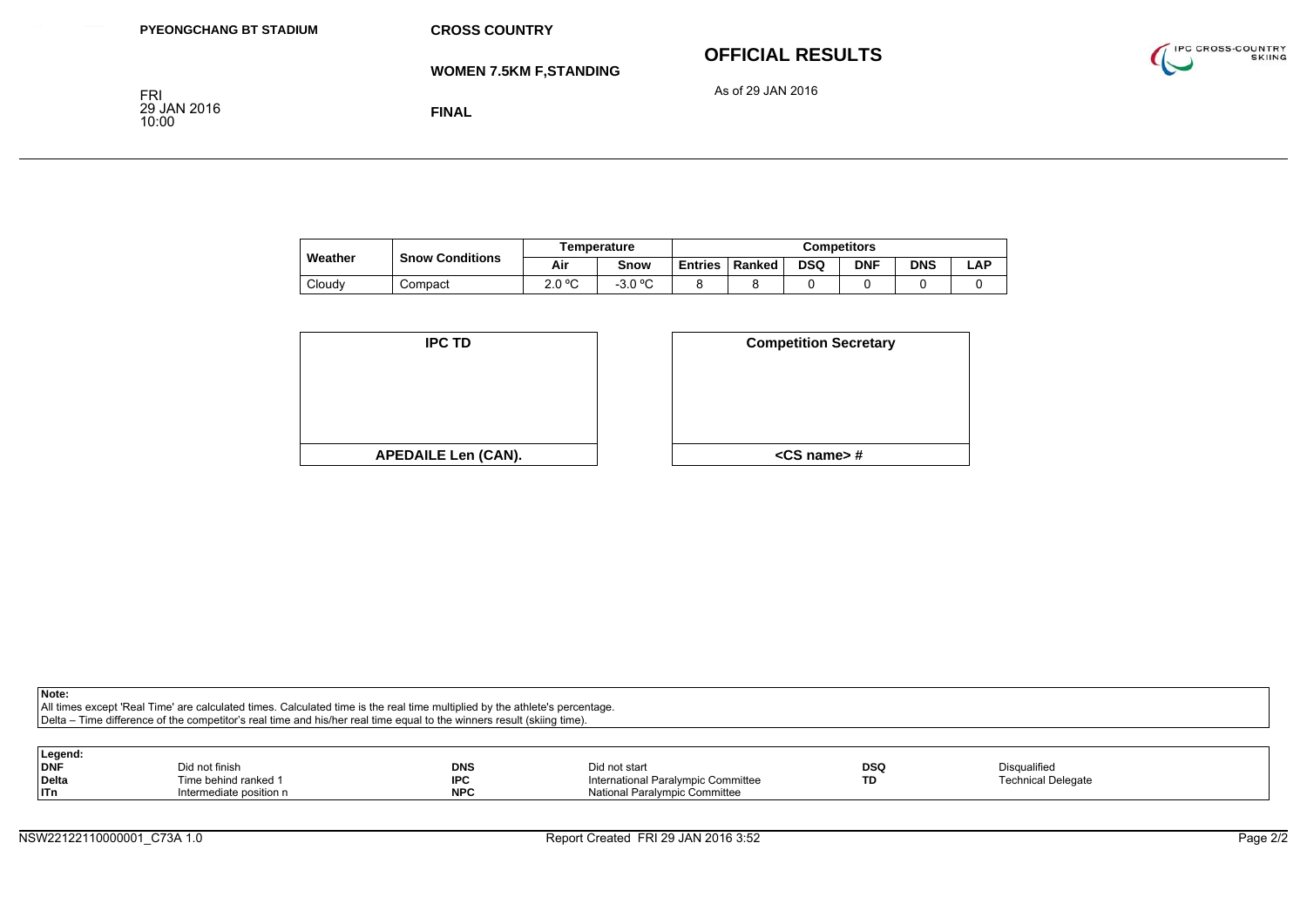## **OFFICIAL RESULTS**



**WOMEN 2.5KM F,SITTING**

As of 29 JAN 2016

FRI<br>29 JAN 2016<br>14:35

**FINAL**

| <b>JURY</b>              |                       | <b>COURSE INFORMATION</b> |                            |
|--------------------------|-----------------------|---------------------------|----------------------------|
| <b>IPC TD</b>            | APEDAILE Len(CAN)     | Course Name               | <b>Sitting Short Women</b> |
| <b>IPC Assistant TD</b>  | BAE Ji Young(KOR)     | Height difference         |                            |
| <b>IPC Assistant TD</b>  | CHOI Seelbi(KOR)      | Maximum Climb             |                            |
| <b>IPC Race Director</b> | n/a                   | Total Climb               |                            |
| <b>IPC Jury Member</b>   | <b>BAJAN Joe(CAN)</b> | Length of Lap             | 2.5 km                     |
| Chief of Competition     | LEE Keunro(KOR)       | Number of Laps            |                            |

| Rank           | <b>Bib Name</b>        |            | NPC Sport<br>Code Class | %   | Real<br>Time | <b>Delta</b> | Result  | Race<br>Pts. | <b>WC</b><br>Pts. |
|----------------|------------------------|------------|-------------------------|-----|--------------|--------------|---------|--------------|-------------------|
|                | 37 MASTERS Oksana      | <b>USA</b> | LW12                    | 100 | 8:29.1       |              | 8:29.1  | 0.00         |                   |
| $\overline{2}$ | 36 GULIAEVA Irina      | <b>RUS</b> | <b>LW12</b>             | 100 | 8:58.2       | $+29.0$      | 8:58.2  | 34.30        |                   |
| 3 <sup>1</sup> | 35 KONOVALOVA Svetlana | <b>RUS</b> | LW12                    | 100 | 9:27.0       | $+57.8$      | 9:27.0  | 68.24        |                   |
| 4              | 34 SEO Vo-Ra-Mi        | <b>KOR</b> | LW10.5                  | 90  | 11:24.8      | $+1:59.1$    | 10:16.4 | 126.46       |                   |
| 5 <sub>5</sub> | 33 JIN Yawei           | <b>CHN</b> | LW10.5                  | 90  | 11:40.8      | $+2:15.1$    | 10:30.8 | 143.43       |                   |
| 6              | 32 NAN Yuyu            | <b>CHN</b> | LW11.5                  | 96  | 11:35.8      | $+2:45.5$    | 11:08.1 | 187.39       |                   |
|                | 31 CHU Beibei          | <b>CHN</b> | <b>LW12</b>             | 100 | 11:23.9      | $+2:54.8$    | 11:23.9 | 206.01       |                   |